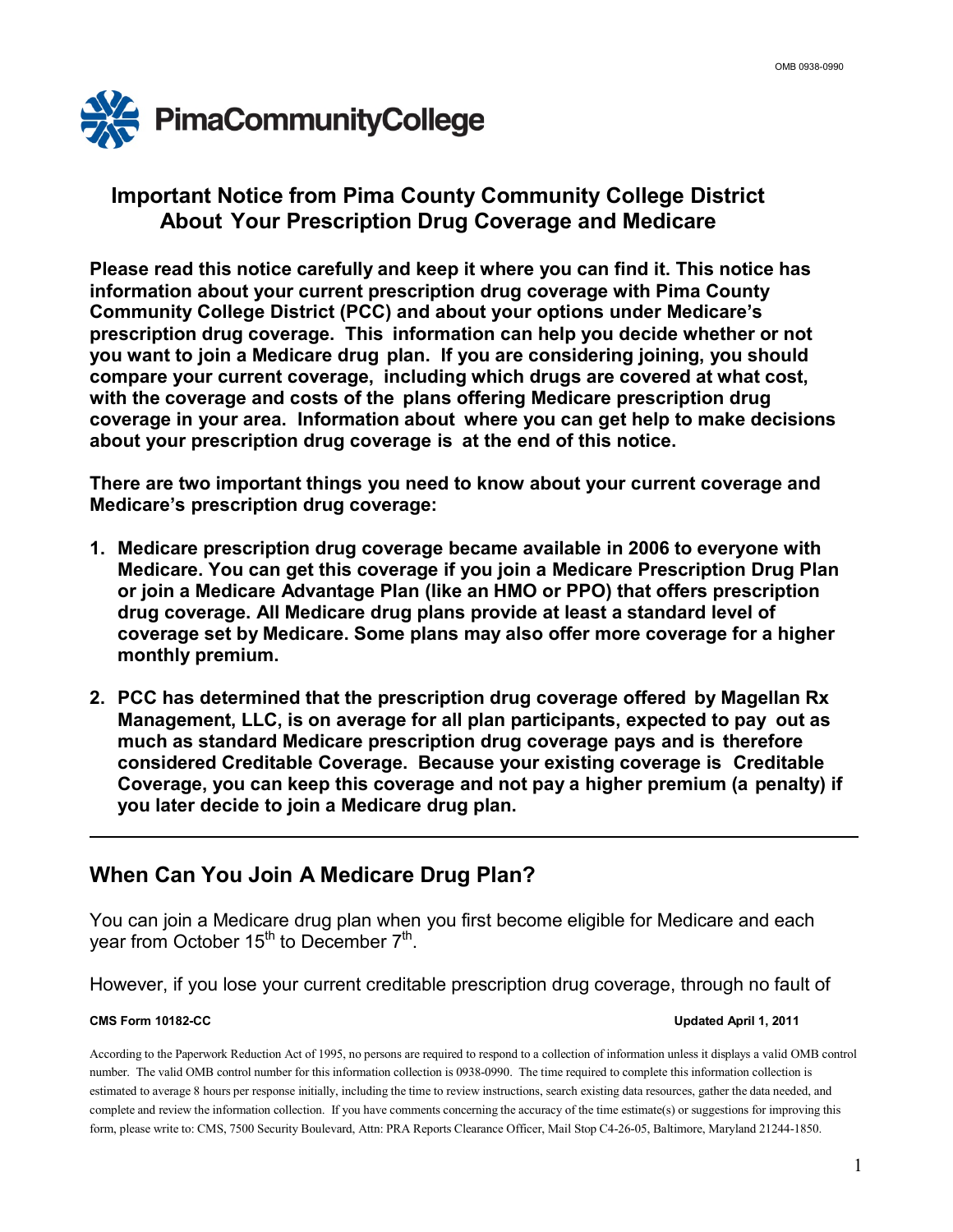your own, you will also be eligible for a two (2) month Special Enrollment Period (SEP) to join a Medicare drug plan.

# **What Happens To Your Current Coverage If You Decide to Join A Medicare Drug Plan?**

If you decide to join a Medicare drug plan, your current PCC coverage will be affected. For those individuals who elect Part D coverage, coverage under PCC's plan will end for the individual and all covered dependents. You must notify the Employee Service Center by completing a Medical Election form (available on the MyPima Intranet, Employee Service Center, Benefits) and submitting proof of other coverage within 30 days of Medicare enrollment.

If you do decide to join a Medicare drug plan and drop your current PCC coverage, be aware that you and your dependents will only be able to get this coverage back during annual Open Enrollment or if you experience a qualifying change in status.

# **When Will You Pay A Higher Premium (Penalty) To Join A Medicare Drug Plan?**

You should also know that if you drop or lose your current coverage with PCC and don't join a Medicare drug plan within 63 continuous days after your current coverage ends, you may pay a higher premium (a penalty) to join a Medicare drug plan later.

If you go 63 continuous days or longer without creditable prescription drug coverage, your monthly premium may go up by at least 1% of the Medicare base beneficiary premium per month for every month that you did not have that coverage. For example, if you go nineteen months without creditable coverage, your premium may consistently be at least 19% higher than the Medicare base beneficiary premium. You may have to pay this higher premium (a penalty) as long as you have Medicare prescription drug coverage. In addition, you may have to wait until the following October to join.

# **For More Information About This Notice Or Your Current Prescription Drug Coverage…**

Contact the PCC Employee Service Center at (520) 206-4945 for further information.

**NOTE:** You'll get this notice each year. You will also get it before the next period you can join a Medicare drug plan, and if this coverage through PCC changes. You also may request a copy of this notice at any time.

## **CMS Form 10182-CC Updated April 1, 2011**

According to the Paperwork Reduction Act of 1995, no persons are required to respond to a collection of information unless it displays a valid OMB control number. The valid OMB control number for this information collection is 0938-0990. The time required to complete this information collection is estimated to average 8 hours per response initially, including the time to review instructions, search existing data resources, gather the data needed, and complete and review the information collection. If you have comments concerning the accuracy of the time estimate(s) or suggestions for improving this form, please write to: CMS, 7500 Security Boulevard, Attn: PRA Reports Clearance Officer, Mail Stop C4-26-05, Baltimore, Maryland 21244-1850.